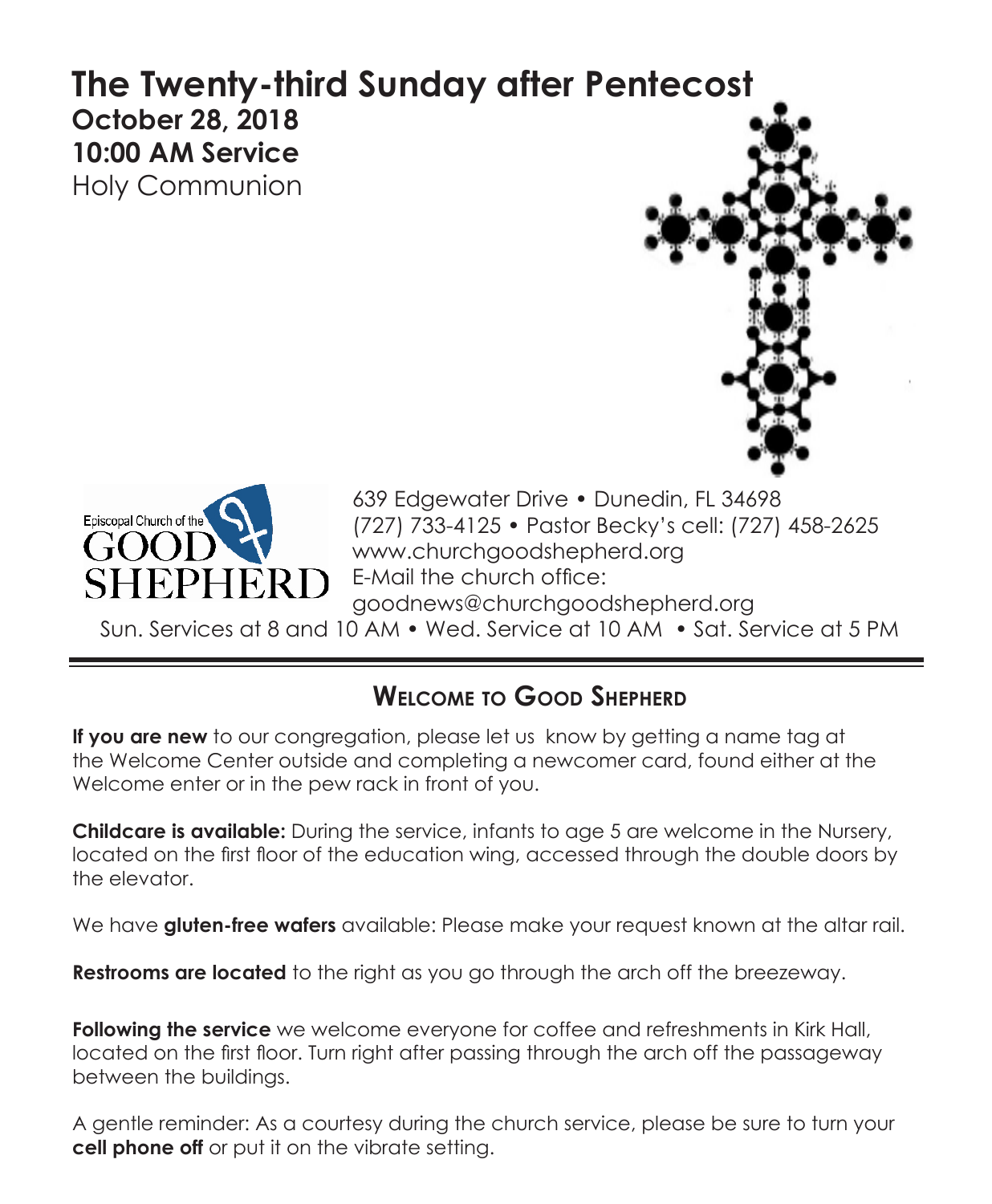## **Gathering for Worship**

*[During the Prelude, please prepare for worship by observing attentive silence.]*

#### **Prelude** *A Mighty Fortress* Johann Walther

*[Please stand when the chimes sound.]*

Symbols in the Bulletin: **P** Priest, **D** Deacon, **Q** Congregation, **L** Leader, **M** Everyone.

#### **Gathering Hymn** *A Mighty Fortress* 688, vs. 1,2

C *A mighty fortress is our God, a bulwark never failing; our helper he amid the flood of mortal ills prevailing: for still our ancient foe doth seek to work us woe; his craft and power are great, and, armed with cruel hate, on earth is not his equal.*

*Did we in our own strength confide, our striving would be losing; were not the right man on our side, the man of God's own choosing: dost ask who that may be? Christ Jesus, it is he; Lord Sabaoth his Name, from age to age the same, and he must win the battle.*

#### **Welcome and Announcements**

*[Please be seated.]*

#### **Mission Moment**

#### **Acclamation**

*[Please stand.]*

P Blessed be God: Father, Son, and Holy Spirit.

### C **And blessed be his kingdom, now and for ever. Amen.**

**Collect for Purity**

- P Let us pray together…
- C **Almighty God, to you all hearts are open, all desires known, and from you no secrets are hid: Cleanse the thoughts of our hearts by the inspiration of your Holy Spirit, that we may perfectly love you, and worthily magnify your holy Name; through Christ our Lord. Amen.**

**Hymn of Praise** *I Sing the Almighty Power* 398, vs. 1,2

*I sing the almighty power of God, that made the mountains rise, that spread the flowing seas abroad and built the lofty skies. I sing the wisdom that ordained the sun to rule the day; the moon shines full at his command, and all the stars obey.*

*I sing the goodness of the Lord, that filled the earth with food; he formed the creatures with his Word, and then pronounced them good. Lord, how thy wonders are displayed, where'er I turn my eye, if I survey the ground I tread, or gaze upon the sky!*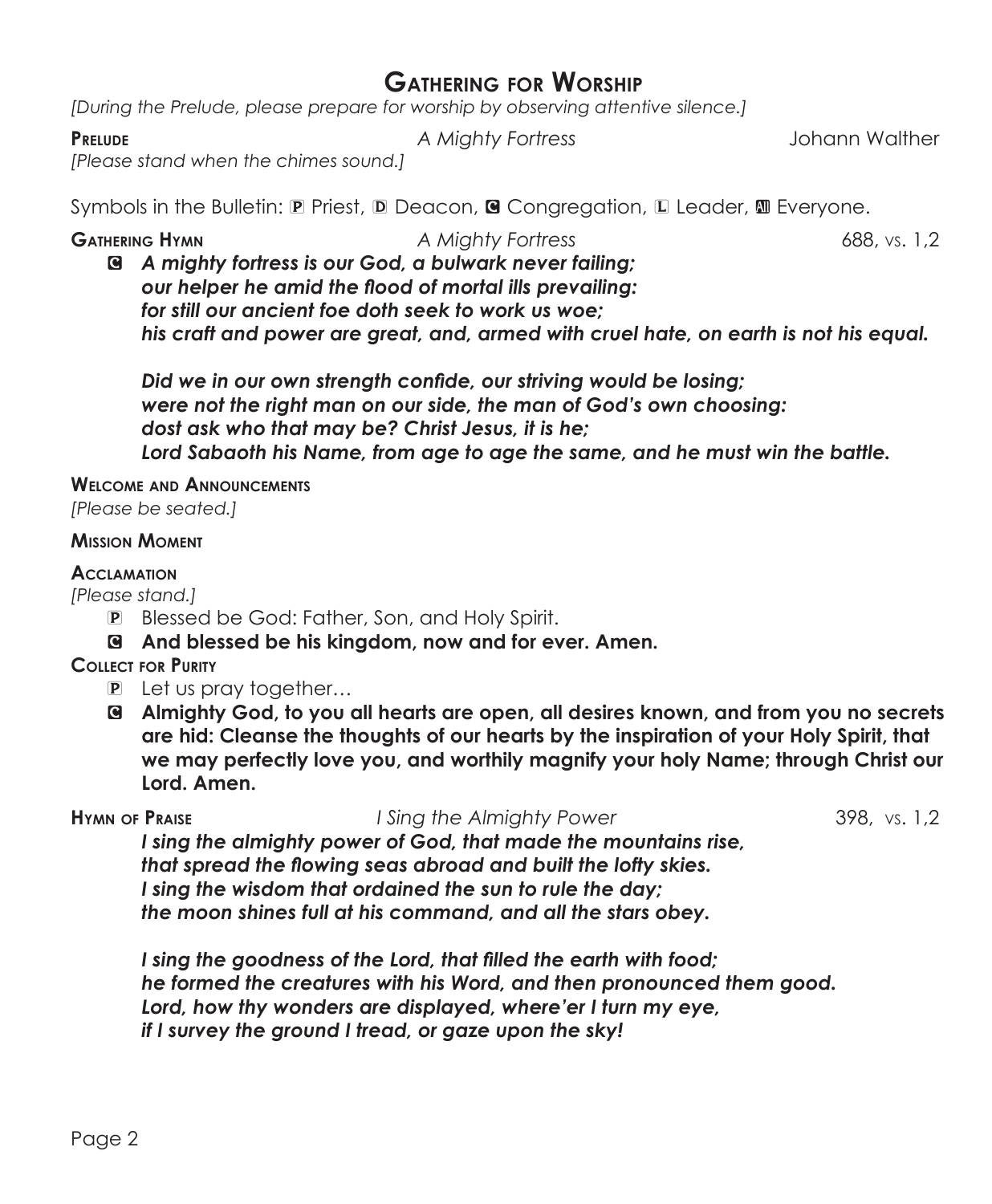### **Collect of the Day**

- P The Lord be with you.
- C **And also with you.**
- P Let us pray… Eternal light, shine in our hearts. Eternal wisdom, scatter the darkness of our ignorance. Eternal compassion, have mercy on us. Turn us to seek your face, and enable us to reflect your goodness, through Jesus Christ, our Savior and Lord.
- C **Amen.**

## **Word of God**

**The Readings:** Jeremiah 31:7–9 • Psalm 126 • Hebrews 7:23–28 • Mark 10:46–52 *[Please be seated.]*

The First Reading:

L *The First Reading is taken from Jeremiah, chapter 31…*

The Lord proclaims: Sing joyfully for the people of Jacob; shout for the leading nation. Raise your voices with praise and call out: "The Lord has saved his people, the remaining few in Israel!"

I'm going to bring them back from the north; I will gather them from the ends of the earth. Among them will be the blind and the disabled, expectant mothers and those in labor; a great throng will return here.

With tears of joy they will come; while they pray, I will bring them back. I will lead them by quiet streams and on smooth paths so they don't stumble. I will be Israel's father, Ephraim will be my oldest child.

- L The Word of the Lord.
- C **Thanks be to God.**

Metrical Psalm 126: [Tune: *I Come with Joy*]

*We were like people in a dream When God set Zion free; We laughed, we sang, our voices rang With shouts of liberty.*

*Let those who weep as they go out And take with them the seed Come back in joy with harvest sheaves Fulfilling all their need.*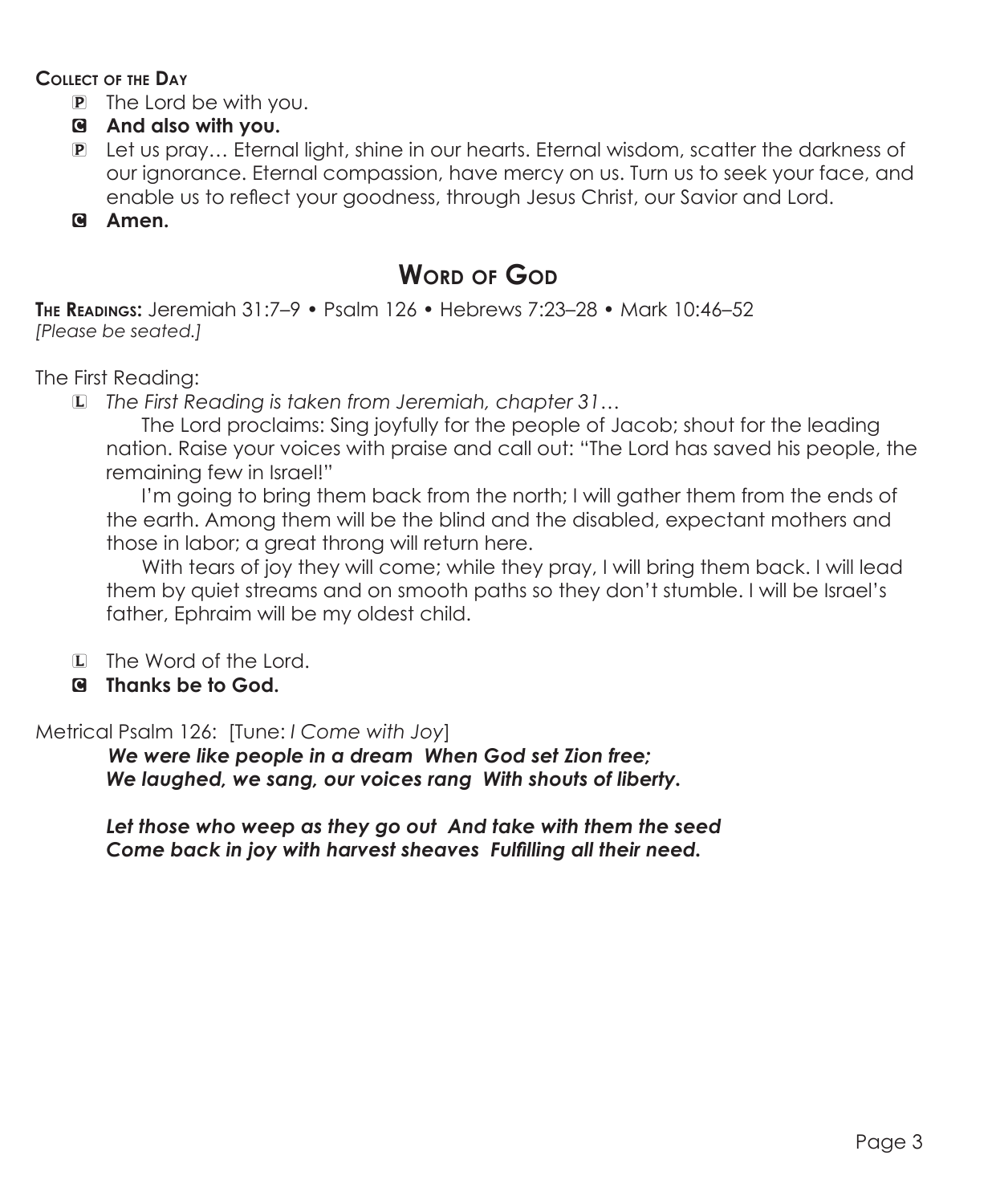The Second Reading:

L *The Second Reading is taken from Hebrews, chapter 7…*

The others who became priests are numerous because death prevented them from continuing to serve. In contrast, [Christ] holds the office of priest permanently because he continues to serve forever. This is why he can completely save those who are approaching God through him, because he always lives to speak with God for them.

It's appropriate for us to have this kind of high priest: holy, innocent, incorrupt, separate from sinners, and raised high above the heavens. He doesn't need to offer sacrifices every day like the other high priests, first for their own sins and then for the sins of the people. He did this once for all when he offered himself. The Law appoints people who are prone to weakness as high priests, but the content of the solemn pledge, which came after the Law, appointed a Son who has been made perfect forever.

L The Word of the Lord.

C **Thanks be to God.**

**Acclamation** *Word of God, Come Down on Earth [Please stand.] [Tune: Blessed Jesus at Thy Word]*

a *Word of God, come down on earth, living rain from heav'n descending; touch our hearts and bring to birth faith and hope and love unending. Word almighty, we revere you; Word made flesh, we long to hear you.*

*Word that speaks God's tender love, one with God beyond all telling, Word that sends us from above God the Spirit, with us dwelling, Word of truth, to all truth lead us; Word of life, with one bread feed us.*

The Gospel:

- D The Holy Gospel of our Lord Jesus Christ according to Mark.
- C **Glory to you, Lord Christ.**
- D Jesus and his followers came into Jericho. As Jesus was leaving Jericho, together with his disciples and a sizable crowd, a blind beggar named Bartimaeus, Timaeus' son, was sitting beside the road. When he heard that Jesus of Nazareth was there, he began to shout, "Jesus, Son of David, show me mercy!" Many scolded him, telling him to be quiet, but he shouted even louder, "Son of David, show me mercy!"

Jesus stopped and said, "Call him forward."

They called the blind man, "Be encouraged! Get up! He's calling you."

Throwing his coat to the side, he jumped up and came to Jesus.

Jesus asked him, "What do you want me to do for you?"

The blind man said, "Teacher, I want to see."

Jesus said, "Go, your faith has healed you." At once he was able to see, and he began to follow Jesus on the way.

D The Gospel of the Lord.

C **Praise to you, Lord Christ.**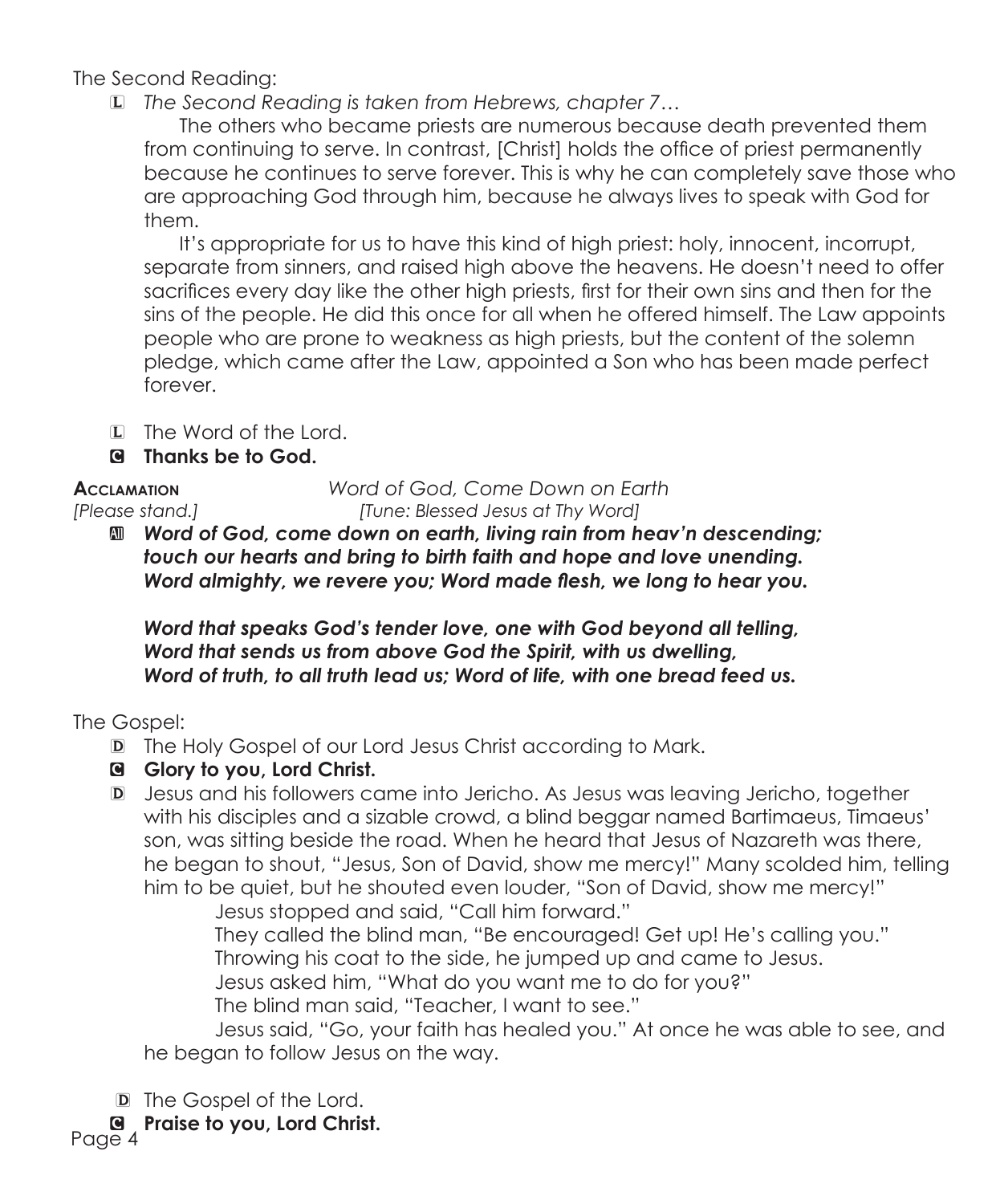*[Please be seated.]*

### **Sermon Hymn** *O Christ, the Healer, We Have Come [Please stand.] [*Tune: *On Jordan's Bank]*

*O Christ, the healer, we have come to pray for health, to plead for friends. How can we fail to be restored when reached by love that never ends?*

*From ev'ry ailment flesh endures our bodies clamor to be freed; yet in our hearts we would confess that wholeness is our deepest need.*

*In conflicts that destroy our health we recognize the world's disease; our common life declares our ills. Is there no cure, O Christ, for these?*

*Grant that we all, made one in faith, in your community may find the wholeness that, enriching us, shall reach the whole of humankind.*

**The Nicene Creed**

 $\mathbf{M}$  We believe in one God, the Father, the Almighty, maker of heaven and earth,  **of all that is, seen and unseen.**

 **We believe in one Lord, Jesus Christ, the only Son of God, eternally begotten of the Father, God from God, Light from Light, true God from true God, begotten, not made, of one Being with the Father. Through him all things were made. For us and for our salvation he came down from heaven: by the power of the Holy Spirit he became incarnate from the Virgin Mary, and was made man. For our sake he was crucified under Pontius Pilate; he suffered death and was buried. On the third day he rose again in accordance with the Scriptures; he ascended into heaven and is seated at the right hand of the Father. He will come again in glory to judge the living and the dead, and his kingdom will have no end.**

 **We believe in the Holy Spirit, the Lord, the giver of life, who proceeds from the Father and the Son. With the Father and the Son he is worshiped and glorified. He has spoken through the Prophets. We believe in one holy catholic and apostolic Church. We acknowledge one baptism for the forgiveness of sins. We look for the resurrection of the dead, and the life of the world to come. Amen.**

#### **Prayers of the People**

*[Please stand, kneel, or sit, as you choose.]*

- D Let us pray for the Church and for the world.
- L Lord, make us instruments of your peace.
- C **Where there is hatred, let us sow love; where there is injury, pardon; where there is discord, union; where there is doubt, faith.**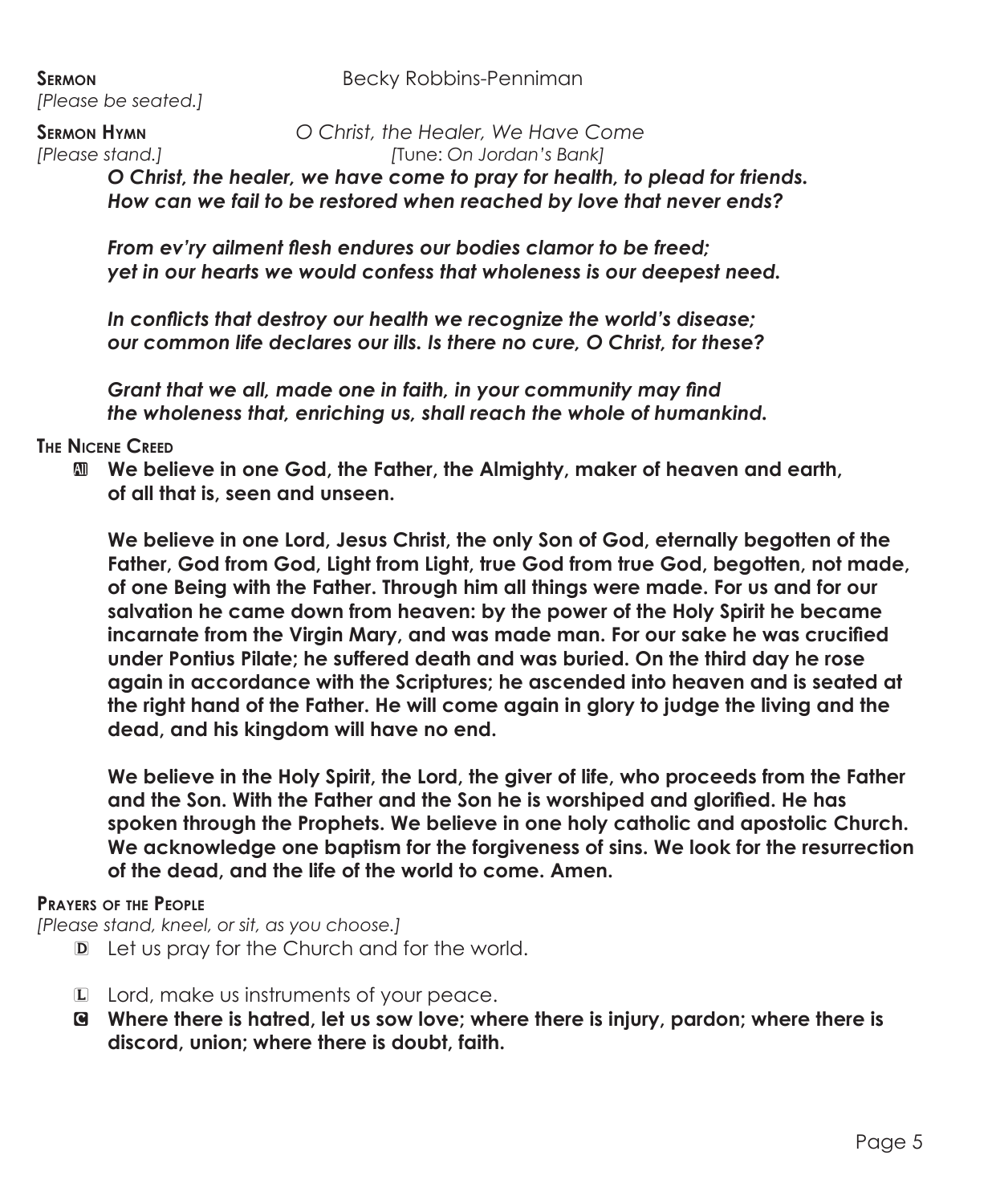- L Guide the people of this land, and of all the nations, in the ways of justice and the common good.
- C **Where there is despair, let us sow hope; where there is darkness, light; where there is sadness, joy.**
- L Comfort and heal all those who suffer in body, mind, or spirit [*especially… read names in notebook*], and those we name aloud or in our hearts [*leave time…*]. Help us to be the answers to the prayers of those who cry out to you.
- C **Grant that we may not so much seek to be consoled as to console; to be understood as to understand; to be loved as to love.**
- L Give us a reverence for the earth as your own creation. We give you thanks for the flowers given today for your honor and glory by James Lynch and Jaclyn Chisholm and in thanksgiving for their family by Gene and Maureen Belote, and for all the blessings of this life [*especially… read items in notebook*]. In appreciation for these and all blessings, we ask for hearts as generous as yours.
- C **For it is in giving that we receive; it is in pardoning that we are pardoned.**
- L We commend to your mercy all who have died, [*especially… read names in notebook*], and those we name aloud or in our hearts [*leave time …*], that your will for them may be fulfilled;
- C **For it is in dying that we are born to eternal life. Lord, make us instruments of your peace. Amen.**

#### **Confession and Absolution**

*[Please stand or kneel, as you choose.]*

- D We pray to you also for the forgiveness of our sins. [*Silence is kept.*] Have mercy upon us,
- C **most merciful Father; in your compassion forgive us our sins, known and unknown, things done and left undone; and so uphold us by your Spirit that we may live and serve you in newness of life, to the honor and glory of your Name; through Jesus Christ our Lord. Amen.**
- P Almighty God have mercy on you, forgive you all your sins through the grace of Jesus Christ, strengthen you in all goodness, and by the power of the Holy Spirit keep you in eternal life.

C **Amen.**

#### **Prayers and Blessings**

[Those celebrating birthdays, anniversaries or special occasions may receive an individual blessing.]

### **The Greeting of Peace**

*[Please stand.]*

- P The peace of the Lord be always with you.
- C **And also with you.** (*All may greet one another in the name of the Lord.*)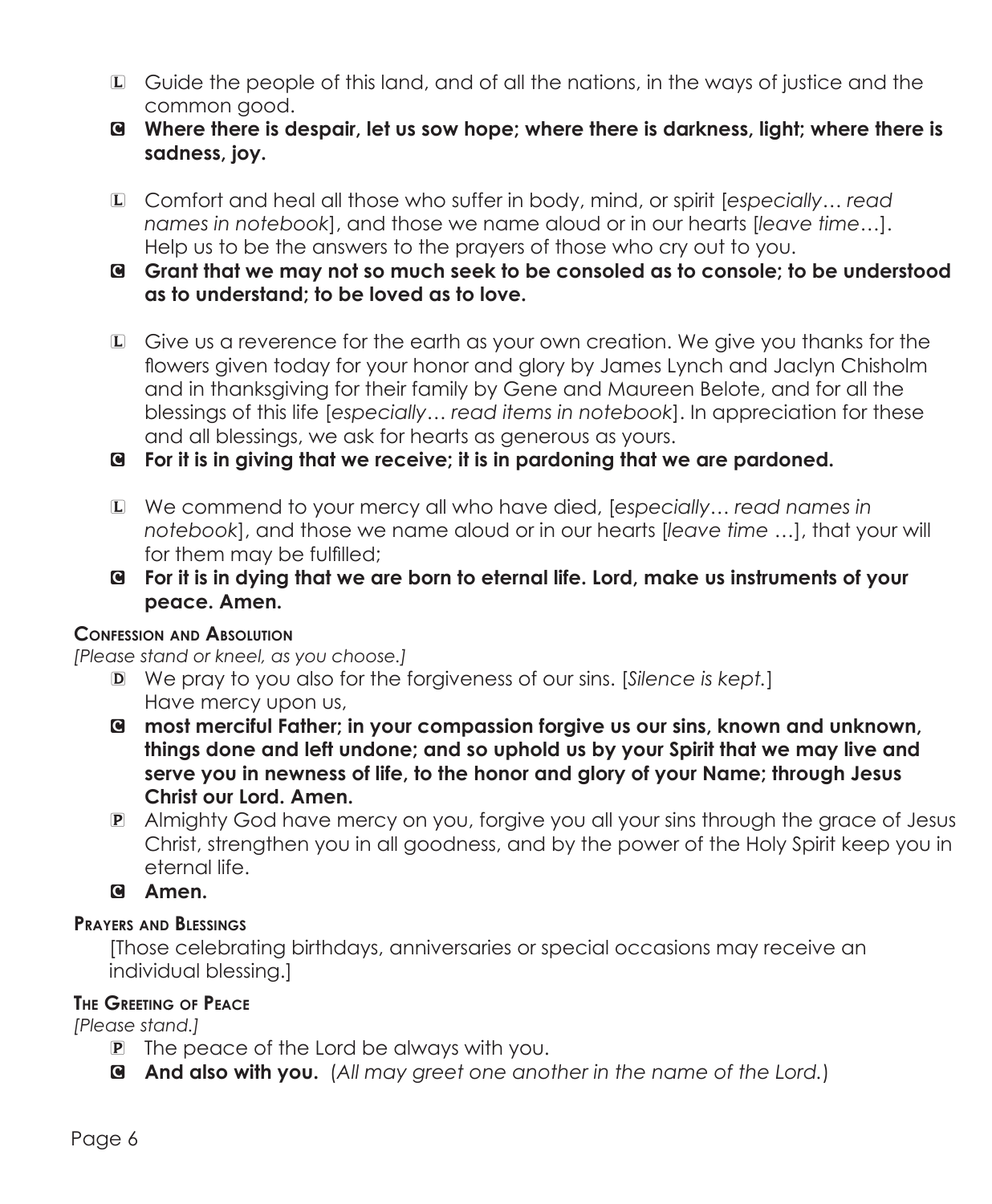## **The Holy Communion**

#### **Offertory Sentence**

D Walk in love, as Christ loved us and gave himself for us, an offering and sacrifice to God. Be grateful you have gifts to share with a hurting world, and give with a cheerful heart.

**Offertory** *Sing to the Lord a New Song* Robert Lau

*[Please be seated.]*

#### **Presentation**

*[Please stand when the plates are given to the Deacon.]*

D We gladly present the fruits of our lives to the God who creates us, redeems us and sustains us. May we have the grace to use them to heal God's world.

**Presentation Hymn** *We Give Thee but Thine Own*

*We give thee but thine own, whate'er the gift may be; all that we have is thine alone, a trust, O Lord, from thee.*

#### *May we thy bounties thus as stewards true receive, and gladly, as thou blessest us, to thee our first-fruits give.*

**Eucharistic Prayer** [Enriching Our Worship, Prayer 1]

- P The Lord be with you.
- C **And also with you**.
- P Lift up your hearts.
- C **We lift them to the Lord**.
- P Let us give thanks to the Lord our God.
- C **It is right to give our thanks and praise.**
- P It is truly right, and good and joyful, to give you thanks, all-holy God, source of life and fountain of mercy. You have filled us and all creation with your blessing and fed us with your constant love; you have redeemed us in Jesus Christ and knit us into one body. On the first day of the week he overcame death and the grave, and by his glorious resurrection he opened to us the way of everlasting life. Through your Holy Spirit you continually replenish us and call us to fullness of life. Therefore, joining with Angels and Archangels and with the faithful of every generation, we lift our voices with all creation as we sing.

| SANCTUS | Holy, Holy, Holy Lord                                                    | S 130 |
|---------|--------------------------------------------------------------------------|-------|
|         | <b>III</b> Holy, holy, holy Lord, God of power and might,                |       |
|         | Holy, holy, holy Lord, God of power and might,                           |       |
|         | heaven and earth are full, full of your glory. Hosanna in the highest.   |       |
|         | Hosanna in the highest. Blessed is he who comes in the name of the Lord. |       |
|         | Hosanna in the highest. Hosanna in the highest.                          |       |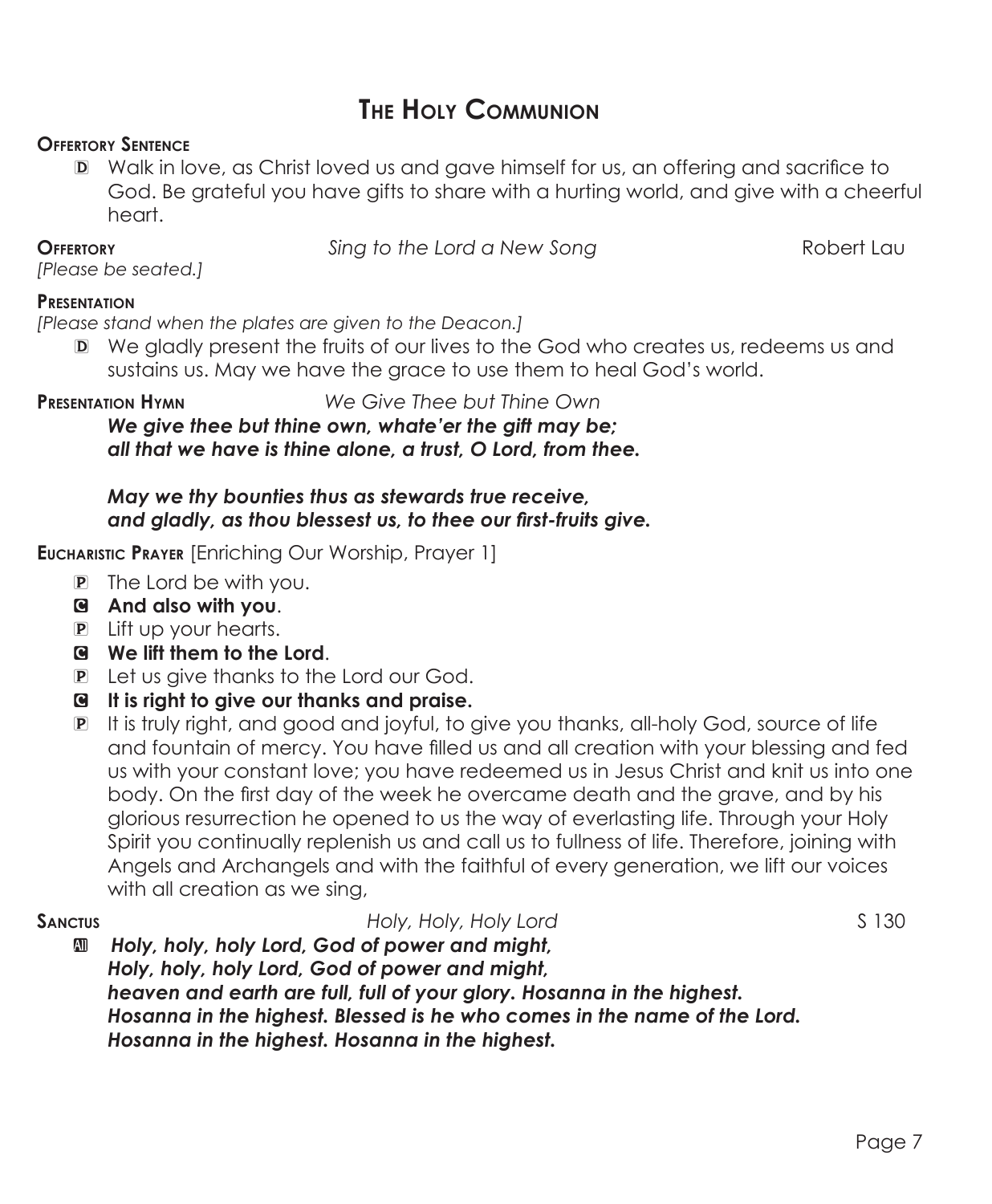*[Please stand or kneel, as you choose.]*

P Blessed are you, gracious God, creator of the universe and giver of life. You formed us in your own image and called us to dwell in your infinite love. You gave the world into our care that we might be your faithful stewards and show forth your bountiful grace. But we failed to honor your image in one another and in ourselves; we would not see your goodness in the world around us; and so we violated your creation, abused one another, and rejected your love.

 Yet you never ceased to care for us, and prepared the way of salvation for all people. Through Abraham and Sarah you called us into covenant with you. You delivered us from slavery, sustained us in the wilderness, and raised up prophets to renew your promise of salvation. Then, in the fullness of time, you sent your eternal Word, made mortal flesh in Jesus. Born into the human family, and dwelling among us, he revealed your glory. Giving himself freely to death on the cross, he triumphed over evil, opening the way of freedom and life.

On the night before he died for us, Our Savior Jesus Christ took bread, and when he had given thanks to you, he broke it, and gave it to his friends, and said: "Take, eat: This is my Body which is given for you. Do this for the remembrance of me."

 As supper was ending, Jesus took the cup of wine, and when he had given thanks, he gave it to them, and said: "Drink this, all of you: This is my Blood of the new Covenant, which is poured out for you and for all for the forgiveness of sins. Whenever you drink it, do this for the remembrance of me."

- P Therefore we proclaim the mystery of faith:
- a **Christ has died. Christ is risen. Christ will come again. Remembering his death and resurrection, we now present to you from your creation this bread and this wine. By your Holy Spirit may they be for us the Body and Blood of our Savior Jesus Christ. Grant that we who share these gifts may be filled with the Holy Spirit and live as Christ's Body in the world. Bring us into the everlasting heritage of your daughters and sons, that with all your saints, past, present, and yet to come, we may praise your Name for ever.**
- P Through Christ and with Christ and in Christ, in the unity of the Holy Spirit, to you be honor, glory, and praise, for ever and ever.
- **M** AMEN.
- P And now as our Savior Christ has taught us, we are bold to say,
- **The Lord's Prayer**
	- a **Our Father, who art in heaven, hallowed be thy Name, thy kingdom come, thy will be done, on earth as it is in heaven. Give us this day our daily bread. And forgive us our trespasses, as we forgive those who trespass against us. And lead us not into temptation, but deliver us from evil. For thine is the kingdom, and the power, and the glory, for ever and ever. Amen.**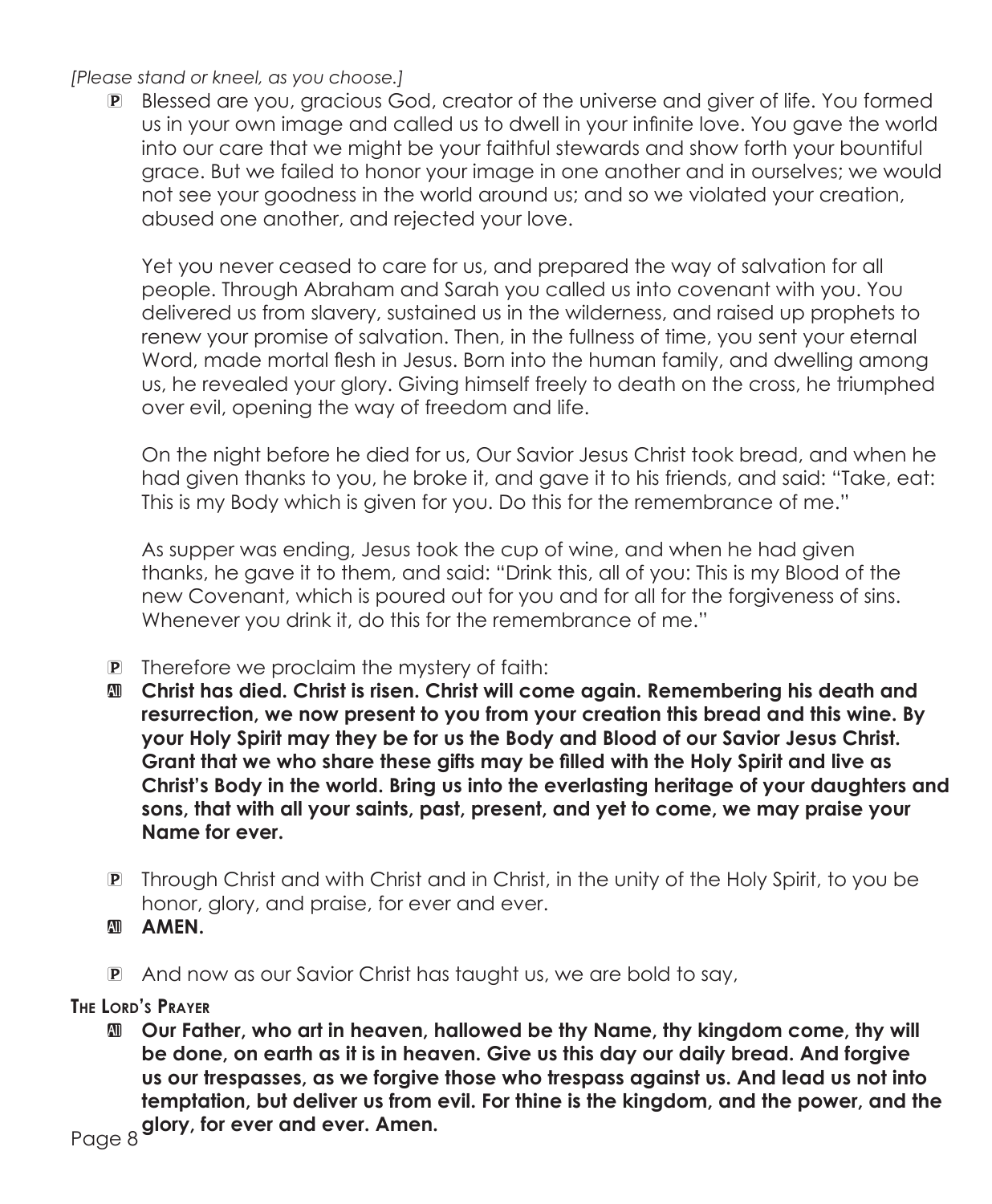**The Breaking of the Bread**

- P We break this bread to share in the body of Christ.
- C **We who are many are one body, for we all share the one bread.**

**Fraction** *Taste and See*

*Taste and see, taste and see the goodness of the Lord. Oh, taste and see, taste and see the goodness of the Lord, of the Lord*

*[You may be seated. All are welcome at the Lord's Table. Please follow the directions of the usher, who*  will let you know when it's your turn to go to the altar rail. You may stand or kneel. To receive, hold your *hands in front of you, one palm over the other. The priest will place a wafer there. You may either consume it immediately, and then sip from the cup of wine when it comes to you, or, you may wait and dip the wafer into the wine. When you are finished, please return to your seat by the side aisle.]*

P The Gifts of God for the People of God. Take them in remembrance that Christ died for you, and feed on him in your hearts by faith, with thanksgiving.

**Our Prayer Team will be in the south narthex (at the back of the church) during Holy Communion to pray with you for healing, guidance, a loved one, or anything else on your heart.** 

**Chant** *In the Lord I'll be Ever Thankful* Taize

*[Please repeat this chant until the musician stops playing the tune.] In the Lord I'll be ever thankful, in the Lord I will rejoice!*

*Look to God, do not be afraid. Lift up your voices, the Lord is near; lift up your voices, the Lord is near.*

#### **Post Communion Prayer**

*[Please stand or kneel, as you choose.]*

- P Let us pray…
- a **Father of all, we give you thanks and praise, that when we were still far off you met us in your Son and brought us home. Dying and living, he declared your love, gave**  us arace and opened the gate of glory. May we who share Christ's body live his risen **life; we who drink his cup bring life to others; we whom the Spirit lights give light to the world. Keep us firm in the hope you have set before us, so we and all your children shall be free, and the whole earth live to praise your name. Amen.**

#### **The Blessing**

*[Please stand.]*

P God bless your eyes to see the world as God sees,

your lips to speak to others as if to Christ,

your hands to work and heal in the power of the Holy Spirit, and

your minds to discern all that is excellent, admirable, true, holy, just, pure, lovely, and worthy of praise.

God the Father, the Son, and the Holy Spirit bless your hearts and set them on fire.

C **Amen.**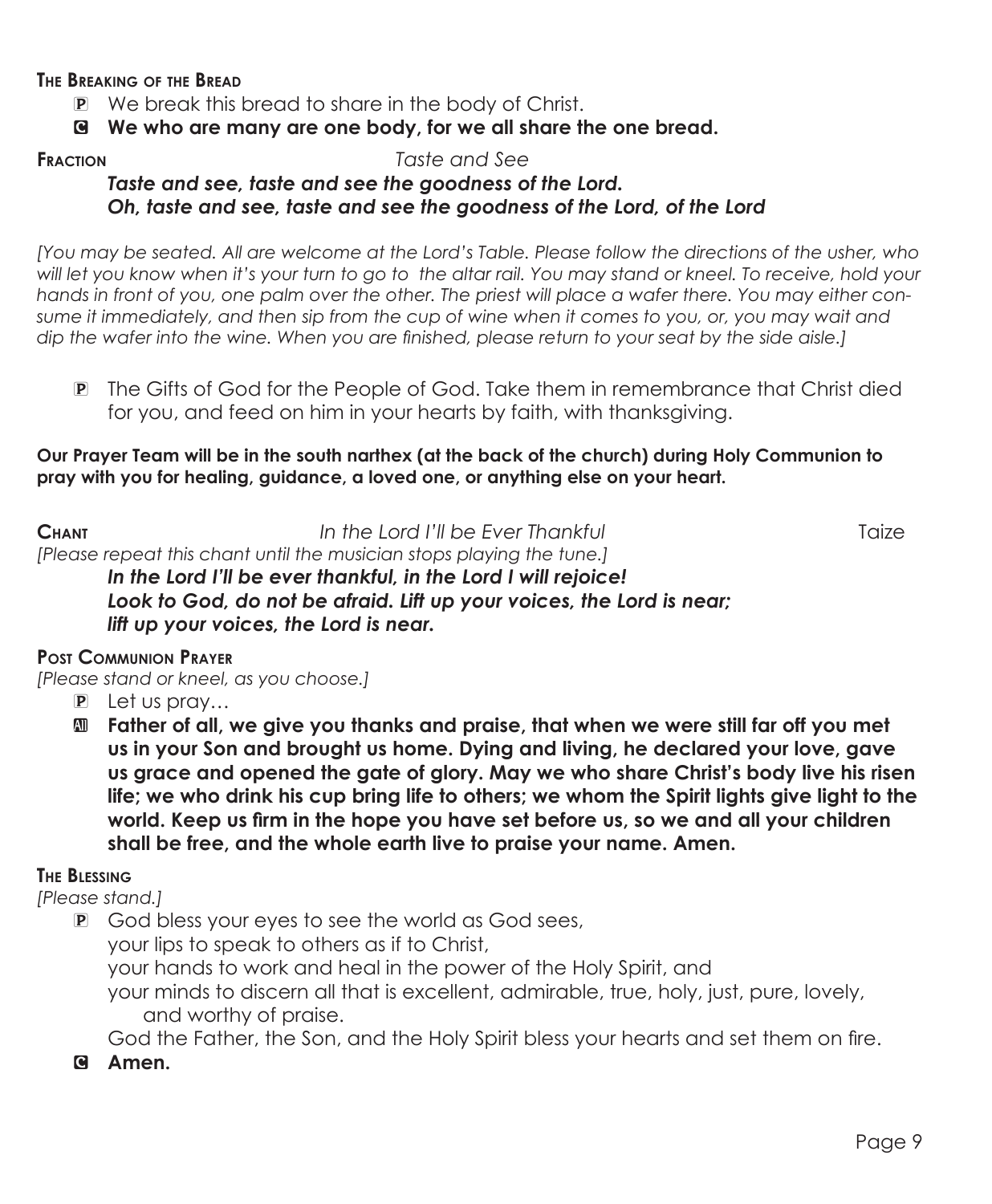*Alleluia! sing to Jesus! his the scepter, his the throne; Alleluia! his the triumph, his the victory alone; Hark! the songs of peaceful Zion thunder like a mighty flood; Jesus out of every nation hath redeemed us by his blood.*

*Alleluia! bread of Heaven, Thou on earth our food, our stay! Alleluia! here the sinful flee to thee from day to day: Intercessor, friend of sinners, earth's Redeemer, plead for me, where the songs of all the sinless sweep across the crystal sea.*

*Alleluia! sing to Jesus! his the scepter, his the throne; Alleluia! his the triumph, his the victory alone; Hark! the songs of holy Zion thunder like a mighty flood; Jesus out of every nation hath redeemed us by his blood..*

**The Dismissal**

- D Let us go forth in the name of Christ.
- C **Thanks be to God.**

**Postlude** *A Mighty Fortress* Johann Pachelbel

*Scripture taken from the Common English Bible®, CEB® Copyright © 2010, 2011 by Common English Bible.™ Used by permission. All rights reserved worldwide.*